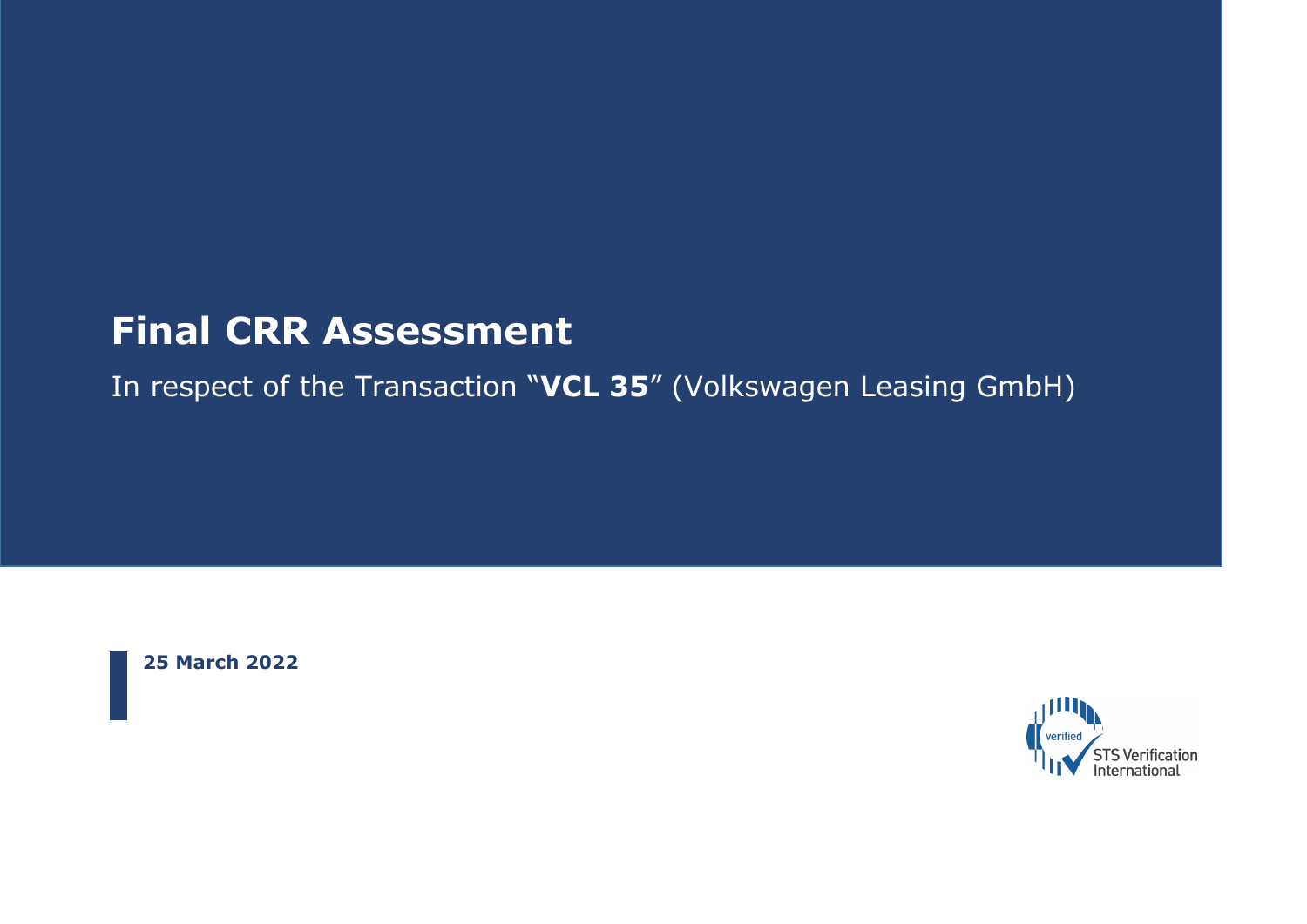

### **Authorization of SVI as third party**

STS Verification International GmbH ("SVI") has been authorized by the German Federal Financial Supervisory Authority (Bundesanstalt für Finanzdienstleistungsaufsicht, "BaFin"), as the competent authority pursuant to Article 29 of the Securitisation Regulation, to act in all EU countries as third party pursuant to Article 28 of the Securitisation Regulation to verify compliance with the STS Criteria pursuant to Articles 18-26 of the Securitisation Regulation ("STS Verification"). Moreover, SVI performs additional services including the verification of compliance of securitisations with (i) Article 243 of the Capital Requirements Regulation (Regulation (EU) 2017/2401 dated 12 December 2017, amending Regulation (EU) No 575/2013 on prudential requirements for credit institutions and investment firms) ("CRR Assessment"), (ii) Article 270 (senior positions in synthetic SME securitisations) of the CRR ("Article 270 Assessment"), (iii) Article 13 of the Delegated Regulation (EU) 2018/1620 on liquidity coverage requirement for credit institutions dated 13 July 2018, amending Delegated Regulation (EU) 2015/61 to supplement Regulation (EU) No 575/2013 of the European Parliament and the Council with regard to liquidity coverage requirements for Credit Institutions ("LCR") ("LCR Assessment"), and (iv) the STS Criteria, in respect of existing securitisations and potential deficiencies regarding compliance with the STS Criteria ("Gap-Analysis"). These additional services are carried out after notification to and agreement with BaFin.

#### **Mandating of SVI and verification steps**

On 22 December 2021, SVI has been mandated by the Originator (Volkswagen Leasing GmbH) to verify compliance with Article 243 (2) of the CRR for the securitisation transaction "VCL 35" (the "Transaction").

As part of our verification work, we took part in a virtual due diligence (recorded in April 2021) which was organised by representatives of Volkswagen Leasing GmbH ("VWL") and Volkswagen Financial Services AG ("VWFS"). In addition, we have discussed selected aspects of the Transaction with VWL, VWFS and legal counsel and obtained additional information on the transaction structure, the underwriting and servicing procedures of VWL and the underlying transaction documentation.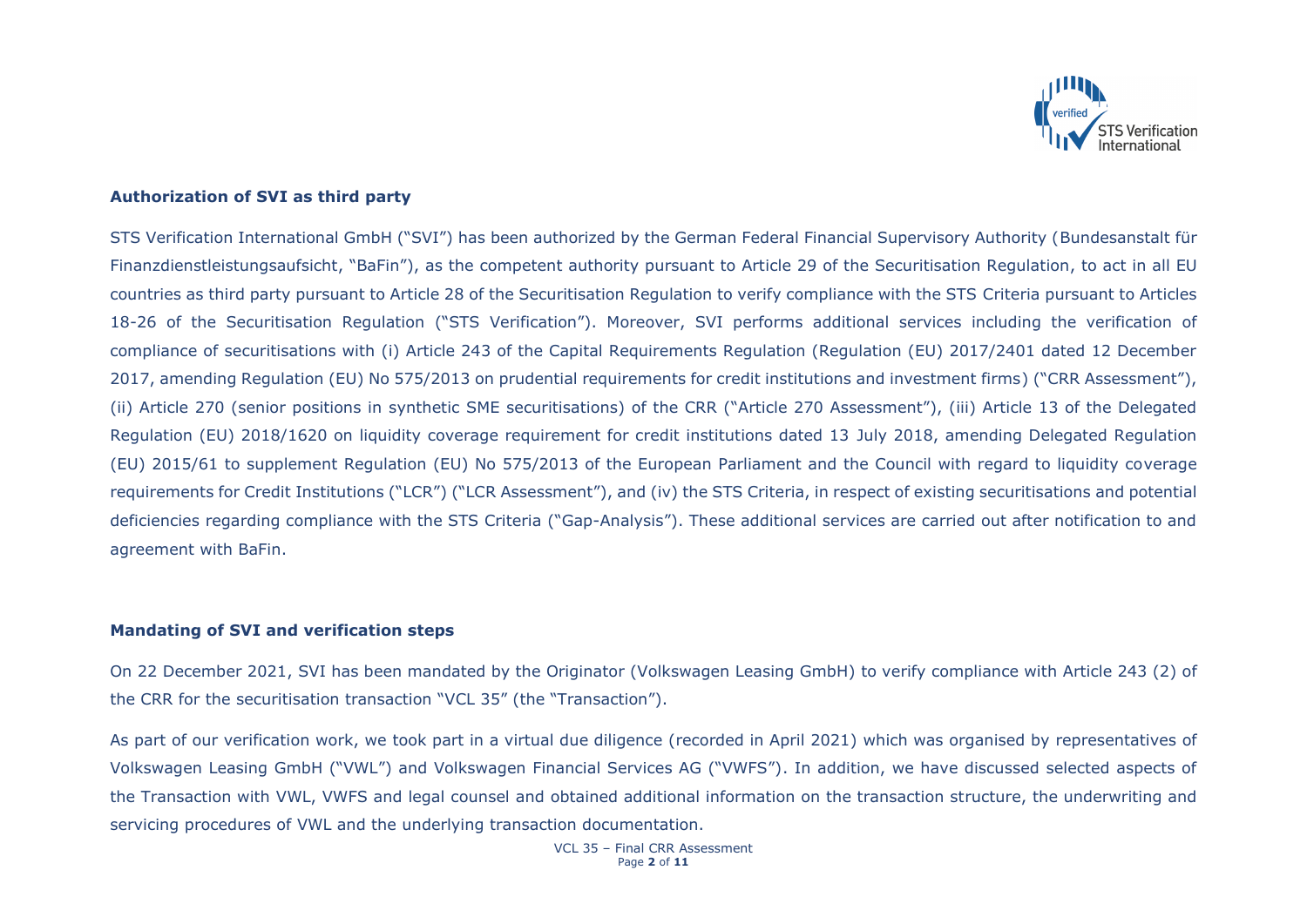

For the purposes of this Final CRR Assessment, we have reviewed the following documents and other information related to the Transaction:

- Prospectus
- Receivables Purchase Agreement
- Incorporated Terms Memorandum
- Additional information received by e-mail, such as confirmations, comments, etc.

## **Verification Methodology**

The fulfilment of each verification point in this Final CRR Assessment provided to the Originator is evaluated based on the three fulfilment values (traffic light status):

| Criterion is fully met                                                         |  |
|--------------------------------------------------------------------------------|--|
| Criterion is mostly met, but with comments or requests for missing information |  |
| Criterion not (yet) met based on available information                         |  |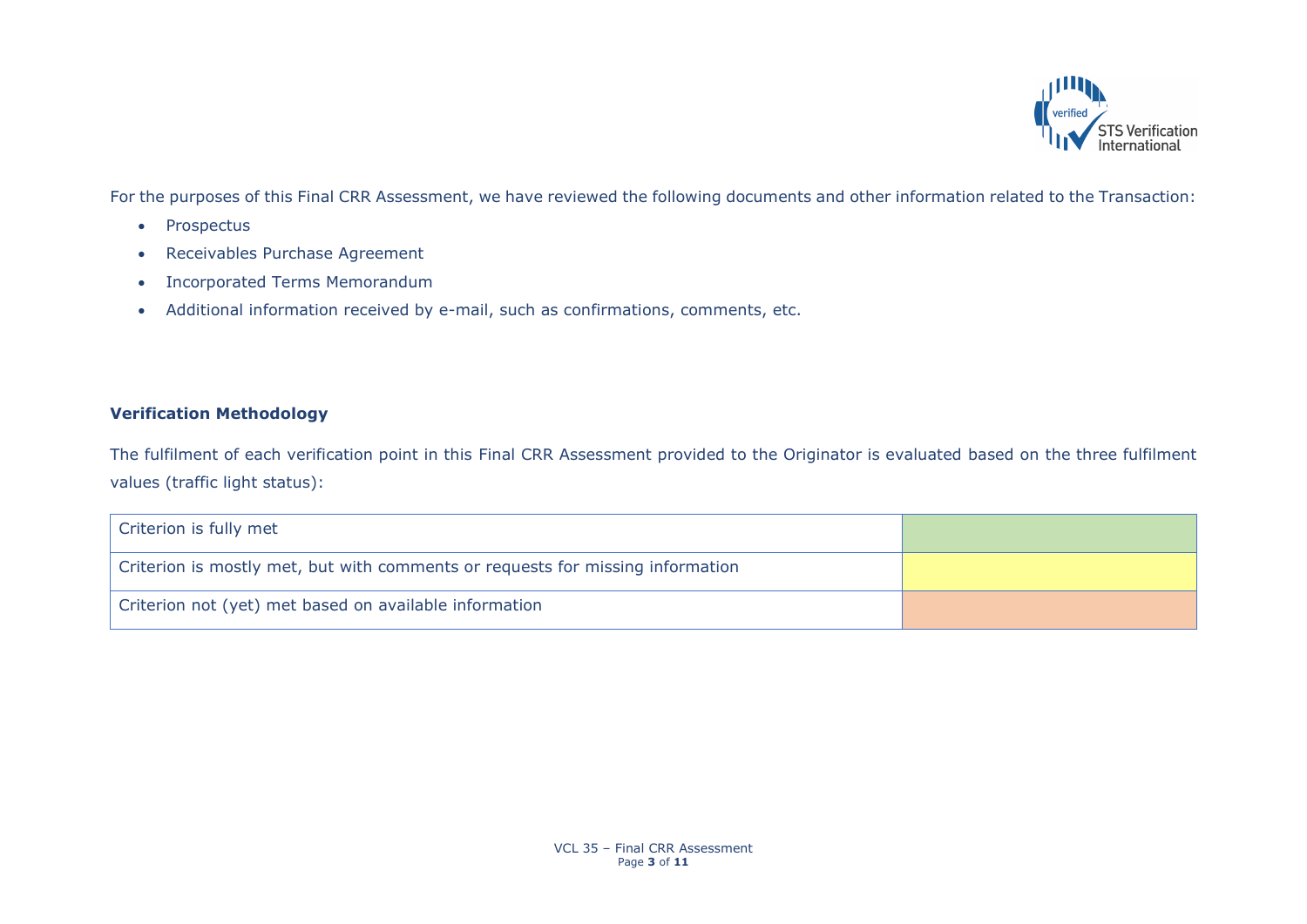

### **Disclaimer of SVI**

SVI grants a registered verification label "verified – STS VERIFICATION INTERNATIONAL" if a securitisation complies with the requirements for simple, transparent and standardised securitisation as set out in Articles 19 to 26e of the Securitisation Regulation ("STS Requirements"). The same registered verification label is used by SVI in the context of a CRR Assessment, Article 270 Assessment, LCR Assessment and Gap-Analysis. The aim of the Securitisation Regulation is to restart high-quality securitisation markets, and the intention of implementing a framework for simple, transparent and standardised transactions with corresponding STS criteria shall contribute to this. However, it should be noted that the STS verification performed by SVI does not affect the liability of an originator or special purpose vehicle in respect of their legal obligations under the Securitisation Regulation. Furthermore, the use of verification services from SVI shall not affect the obligations imposed on institutional investors as set out in Article 5 of the Securitisation Regulation or set out in the CRR, LCR and other relevant regulations, respectively. Notwithstanding confirmation by SVI, which verifies compliance of a securitisation with the STS Requirements, such verification by SVI does not ensure the compliance of a securitisation with the general requirements of the Securitisation Regulation.

SVI has carried out no other investigations or surveys in respect of the issuer or the notes concerned other than as set out in this Final CRR Assessment and disclaims any responsibility for monitoring the Issuer's continuing compliance with these requirements or any other aspect of the issuer's activities or operations. Furthermore, SVI has not provided any form of advisory, audit or equivalent service to the Originator, Issuer or Sponsor.

SVI is not a legal advisor and nothing in the Final CRR Assessment shall be regarded as legal advice in any jurisdiction.

Accordingly, the Final CRR Assessment is only an expression of opinion by SVI after application of its verification methodology and not a statement of fact. It is not a guarantee or warranty that ECB, any of the ESAs or national competent authorities, courts, investors or any other person will accept the STS status of the relevant securitisation or its status under the LCR and/or the CRR. Therefore, no person should rely on the Final CRR Assessment in determining the STS status but must perform its own analysis and reach its own conclusions.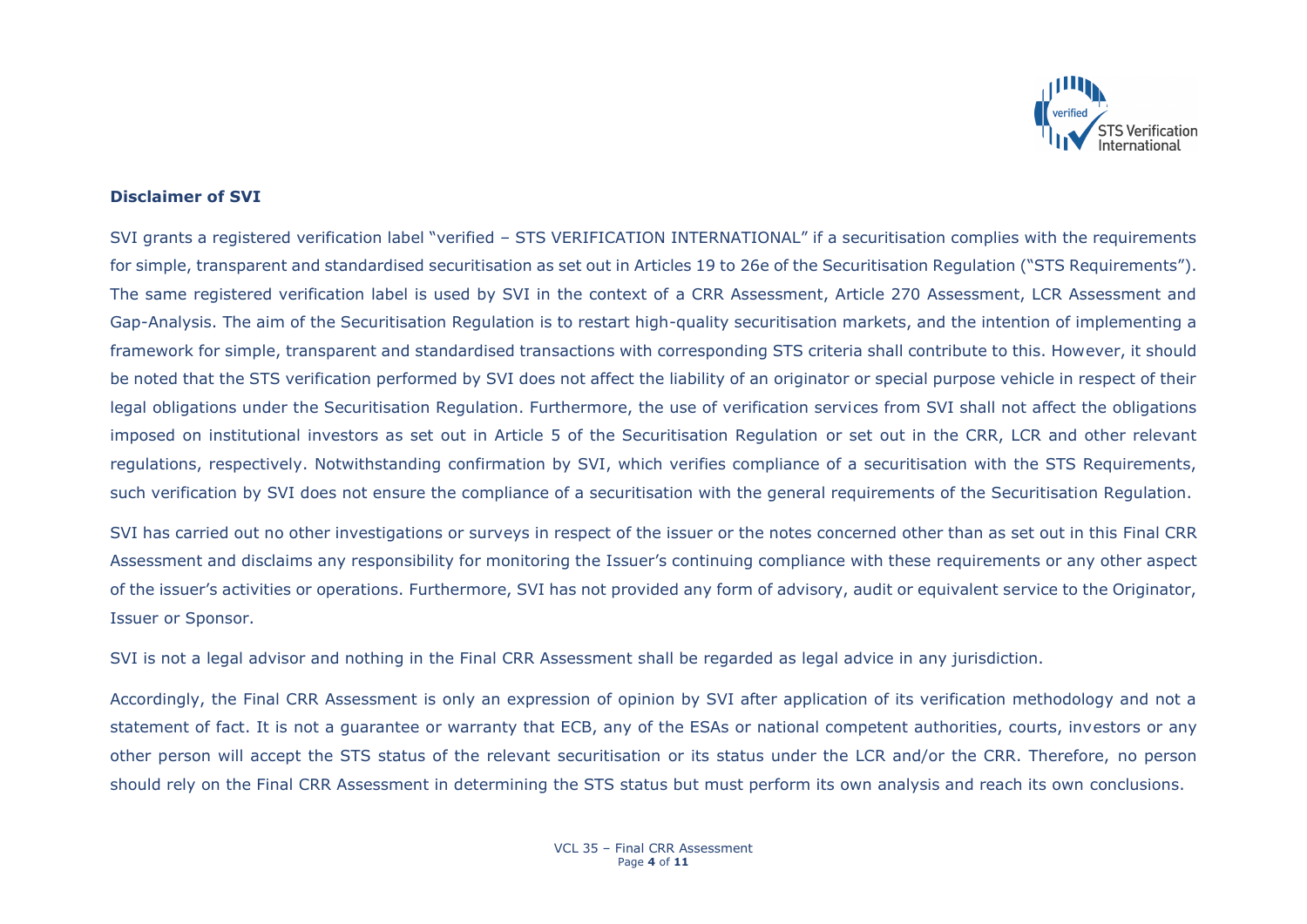

SVI assumes due performance of the contractual obligation thereunder by each of the parties and the representations made and warranties given in each case by any persons to SVI or in any of the documents are true, not misleading and complete. SVI shall have no liability for any loss of any kind suffered by any person as a result of a securitisation where the Final CRR Assessment indicated that it met, in whole or in part, the STS Requirements, certain CRR or SRT requirements being held for any reason as not so meeting the relevant requirements or not being able to have lower capital allocated against it save in the case of deliberate fraud by SVI. SVI shall also not have any liability for any action taken or action from which any person has refrained from taking as a result of the Final CRR Assessment.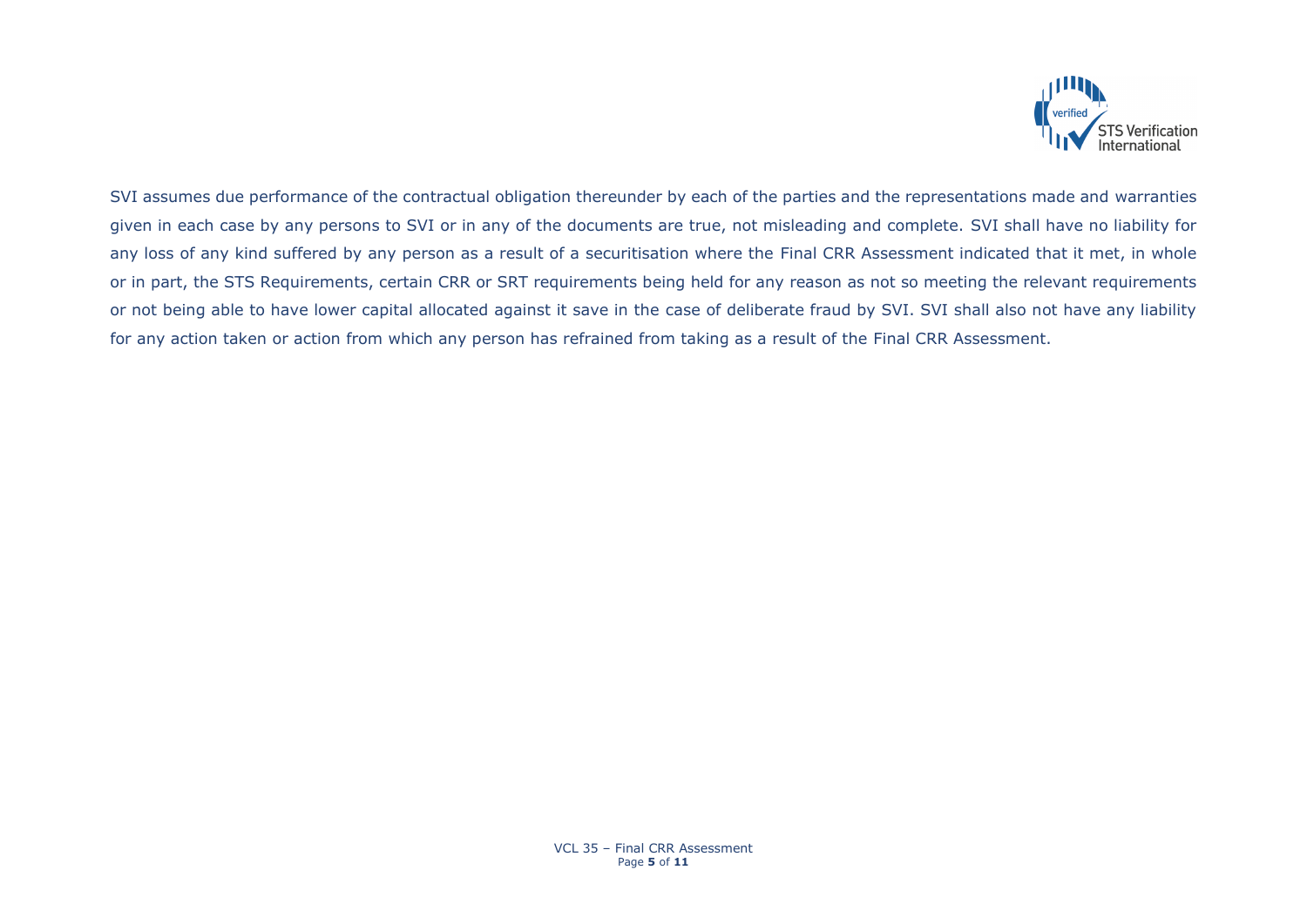

### **LIST OF ABBREVIATIONS/DEFINITIONS**

Note: For any other term used in this Final CRR Assessment in capital spelling, please refer to the defined terms in the section "MASTER DEFINITIONS SCHEDULE" in the Incorporated Terms Memorandum.

| <b>BaFin</b>                     | Bundesanstalt für Finanzdienstleistungsaufsicht (German Federal Financial Supervisory Authority)                                                                                                                                                                                                                                                                      |
|----------------------------------|-----------------------------------------------------------------------------------------------------------------------------------------------------------------------------------------------------------------------------------------------------------------------------------------------------------------------------------------------------------------------|
| <b>Closing Date</b>              | 25 March 2022                                                                                                                                                                                                                                                                                                                                                         |
| <b>CMBS</b>                      | Commercial Mortgage-Backed Securitisation                                                                                                                                                                                                                                                                                                                             |
| <b>CRR</b>                       | Regulation (EU) 2017/2401 dated 12 December 2017, amending Regulation (EU) No 575/2013 on prudential requirements for<br>credit institutions and investment firms                                                                                                                                                                                                     |
| <b>EBA</b>                       | <b>European Banking Authority</b>                                                                                                                                                                                                                                                                                                                                     |
| <b>EBA Guidelines</b>            | Final Report on Guidelines on the STS criteria for non-ABCP securitisation, as published by EBA on 12 December 2018                                                                                                                                                                                                                                                   |
| <b>ECB</b>                       | <b>European Central Bank</b>                                                                                                                                                                                                                                                                                                                                          |
| <b>EIOPA</b>                     | European Insurance an Occupational Pensions Authority                                                                                                                                                                                                                                                                                                                 |
| <b>ESAs</b>                      | European supervisory authorities (EBA, EIOPA and ESMA)                                                                                                                                                                                                                                                                                                                |
| <b>ESMA</b>                      | <b>European Securities Markets Authority</b>                                                                                                                                                                                                                                                                                                                          |
| <b>Final Verification Report</b> | Final Verification Report prepared by SVI in respect of the Transaction                                                                                                                                                                                                                                                                                               |
| <b>Issuer</b>                    | <b>VCL 35</b>                                                                                                                                                                                                                                                                                                                                                         |
| <b>ITM</b>                       | <b>Incorporated Terms Memorandum</b>                                                                                                                                                                                                                                                                                                                                  |
| <b>LCR</b>                       | <b>Liquidity Coverage Requirements</b>                                                                                                                                                                                                                                                                                                                                |
| Originator                       | Volkswagen Leasing GmbH                                                                                                                                                                                                                                                                                                                                               |
| Prospectus                       | Prospectus dated 22 March 2022                                                                                                                                                                                                                                                                                                                                        |
| <b>RMBS</b>                      | Residential Mortgage-Backed Securitisation                                                                                                                                                                                                                                                                                                                            |
| <b>RPA</b>                       | Receivables Purchase Agreement                                                                                                                                                                                                                                                                                                                                        |
| Securitisation Regulation        | Regulation (EU) 2017/2402 of the European Parliament and of the Council of 12 December 2017 laying down a general<br>framework for securitisation and creating a specific framework for simple, transparent and standardised securitisation, and<br>amending Directives 2009/65/EC, 2009/138/EC and 2011/61/EU and Regulations (EC) No 1060/2009 and (EU) No 648/2012 |
| Seller                           | Volkswagen Leasing GmbH                                                                                                                                                                                                                                                                                                                                               |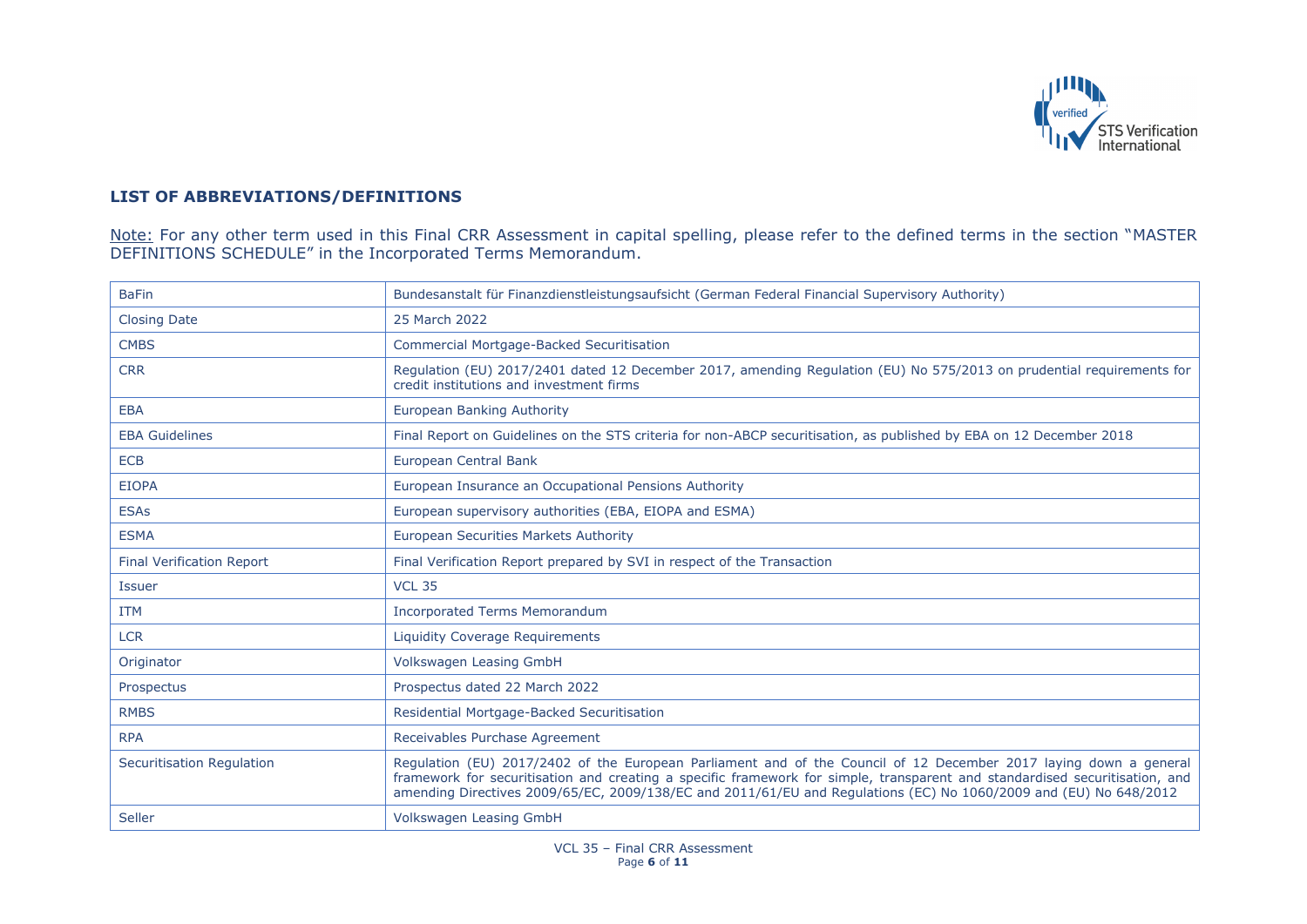

| Servicer              | Volkswagen Leasing GmbH                                                                                                                                                                                                                                                                                                                                                                                                                                                                                              |
|-----------------------|----------------------------------------------------------------------------------------------------------------------------------------------------------------------------------------------------------------------------------------------------------------------------------------------------------------------------------------------------------------------------------------------------------------------------------------------------------------------------------------------------------------------|
| <b>SPV</b>            | Special Purpose Vehicle or Issuer                                                                                                                                                                                                                                                                                                                                                                                                                                                                                    |
| Standardised Approach | The standardised approach aligns regulatory capital reguirements more closely with the key elements of banking risk by<br>introducing a wider differentiation of risk weights and a wider recognition of credit risk mitigation techniques, while avoiding<br>excessive complexity, in accordance to the Regulation (EU) 2017/2402 of the European Parliament and of the Council of 12<br>December 2017 amending Regulation (EU) No 575/2013 on prudential requirements for credit institutions and investment firms |
| <b>STS Criteria</b>   | Articles 18-26 of the Securitisation Regulation, setting out criteria for simple, transparent and standardised securitisations                                                                                                                                                                                                                                                                                                                                                                                       |
| <b>Transaction</b>    | The securitisation of auto lease receivables involving VCL 35 as Issuer                                                                                                                                                                                                                                                                                                                                                                                                                                              |
| <b>VCL 35</b>         | VCL Multi-Compartment S.A., acting for and behalf of its Compartment VCL 35                                                                                                                                                                                                                                                                                                                                                                                                                                          |
| <b>VWFS</b>           | Volkswagen Financial Services AG                                                                                                                                                                                                                                                                                                                                                                                                                                                                                     |
| <b>VWL</b>            | Volkswagen Leasing GmbH                                                                                                                                                                                                                                                                                                                                                                                                                                                                                              |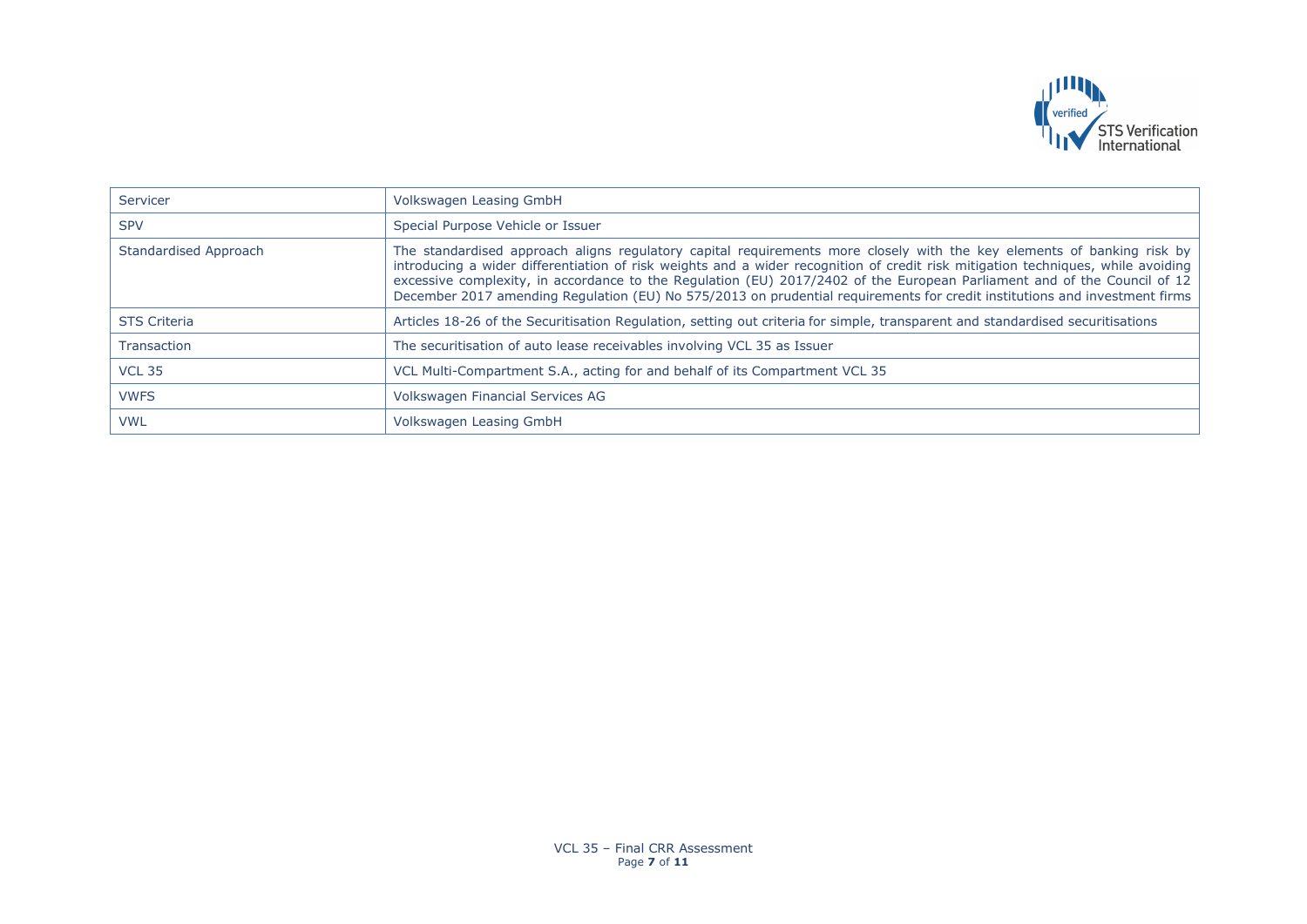

| $\#$ Criterion Article 243 (2)      | <b>CRR Assessment</b>                                                                                                                                                                                                                                                                                                                                                                                                                                                                               |
|-------------------------------------|-----------------------------------------------------------------------------------------------------------------------------------------------------------------------------------------------------------------------------------------------------------------------------------------------------------------------------------------------------------------------------------------------------------------------------------------------------------------------------------------------------|
| Qualification of the securitisation | Verification Method: Legal (Prospectus) / Regulatory (STS Notification, STS Verification Report)                                                                                                                                                                                                                                                                                                                                                                                                    |
| position as STS securitisation      | The Transaction and therefore also the Securitisation Position will be notified according to Article 27 (1) of the Securitisation<br>Regulation by the Originator to ESMA as meeting the requirements of Articles 20-22 of the Securitisation Regulation in respect of<br>non-ABCP securitisations, see Section "ARTICLE 7 AND ARTICLE 22 OF THE SECURITISATION REGULATION" in the Prospectus.<br>Please also refer to the Final Verification Report prepared by SVI in respect of the Transaction. |

| # | Criterion Article 243 (2) (a)                                                                                                                                 | <b>CRR Assessment</b>                                                                                                                                                                                                                                                                                                                                                                                                                            |
|---|---------------------------------------------------------------------------------------------------------------------------------------------------------------|--------------------------------------------------------------------------------------------------------------------------------------------------------------------------------------------------------------------------------------------------------------------------------------------------------------------------------------------------------------------------------------------------------------------------------------------------|
|   | <b>Granularity</b> of the securitised<br>portfolio in terms of single obligor<br>concentrations (measured on the<br>basis of a group of connected<br>clients) | Verification Method: Legal (Prospectus, Receivables Purchase Agreement)                                                                                                                                                                                                                                                                                                                                                                          |
|   |                                                                                                                                                               | At the time of inclusion in the securitisation, the total amount of Purchased Lease Receivables assigned hereunder resulting from<br>Lease Contracts with one and the same Lessee will not exceed 0.5 % of the Aggregate Discounted Receivables Balance in respect<br>of any single Lessee as at the Cut-Off Date, please refer to Section "4. WARRANTIES BY VWL WITH RESPECT TO THE PURCHASED<br>LEASE RECEIVABLES", Clause 4.1 (m) of the RPA. |
|   |                                                                                                                                                               | Furthermore, VWFS confirmed that there is no group of connected clients with an Aggregate Discounted Receivables Balance<br>which exceeds $0.5\%$ .                                                                                                                                                                                                                                                                                              |
|   |                                                                                                                                                               | The underlying exposures represent solely the finance portion (itself comprising a claim against the Lessees in respect of Principal<br>and Interest, see the Definition of "Lease Receivable" in the Section "MASTER DEFINITIONS SCHEDULE" of the ITM) paid by the<br>Lessee during the term of the Lease Contract whereas the residual value portion does not form part of the underlying exposures.                                           |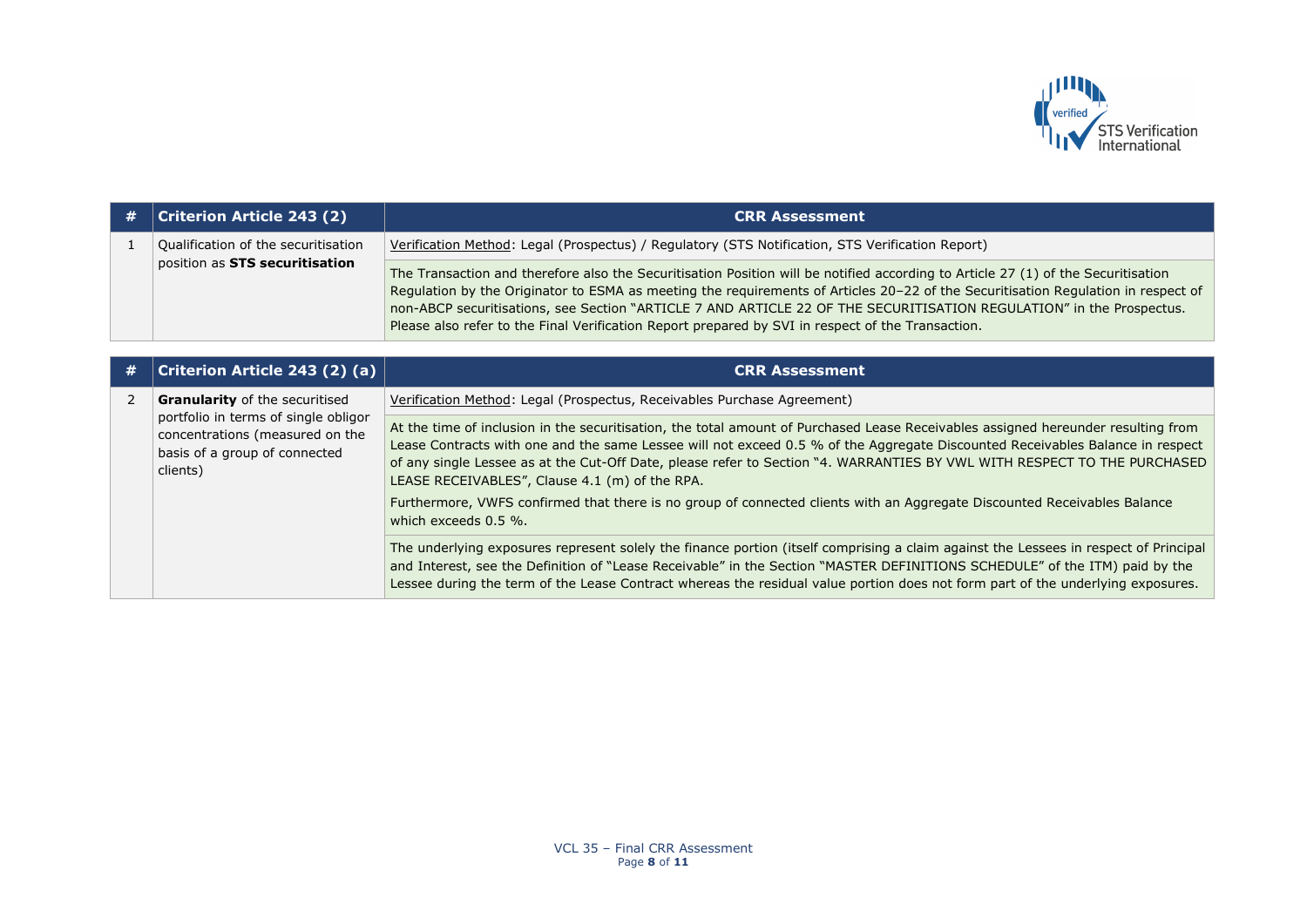

| # | Criterion Article 243 (2) (b)                          | <b>CRR Assessment</b>                                                                                                                                                                                                                                                                                                                                                                                                                                                                                                                                                                                                                                                                                                                                                                                                                                                                                                  |
|---|--------------------------------------------------------|------------------------------------------------------------------------------------------------------------------------------------------------------------------------------------------------------------------------------------------------------------------------------------------------------------------------------------------------------------------------------------------------------------------------------------------------------------------------------------------------------------------------------------------------------------------------------------------------------------------------------------------------------------------------------------------------------------------------------------------------------------------------------------------------------------------------------------------------------------------------------------------------------------------------|
| 3 | Maximum risk weight under<br>the Standardised Approach | Verification Method: Legal (Prospectus, Receivables Purchase Agreement), Due Diligence (explicit confirmation by Originator)                                                                                                                                                                                                                                                                                                                                                                                                                                                                                                                                                                                                                                                                                                                                                                                           |
|   |                                                        | None of the underlying exposures are secured by residential mortgages or commercial mortgages, therefore Article 243(2) (b) (i)<br>and (ii) are not applicable.                                                                                                                                                                                                                                                                                                                                                                                                                                                                                                                                                                                                                                                                                                                                                        |
|   |                                                        | The underlying Lease Contracts have been entered into exclusively with Lessees which, if they are corporate entities have their<br>registered office or, if they are individuals have their place of residence in Germany and the Lessees are not credit-impaired,<br>please refer to Section "4. WARRANTIES BY VWL WITH RESPECT TO THE PURCHASED LEASE RECEIVABLES", Clause 4.1 (k) and<br>$(s)$ of the RPA.                                                                                                                                                                                                                                                                                                                                                                                                                                                                                                          |
|   |                                                        | The portfolio contains Lease Contracts that have been entered with Lessees that fall into the 'retail exposure' category of Article<br>243(2) (b) (iii) as (i) the exposure is to a natural person or to an SME, (ii) the exposure is one of a significant number of<br>exposures with similar characteristics, and (iii) the total amount owed by the obligor client or group of connected clients does not<br>exceed EUR 1 million, see Article 123 of the CRR. As a result, these retail exposures would have a risk weight of 75 % under the<br>Standardised Approach.                                                                                                                                                                                                                                                                                                                                             |
|   |                                                        | The portfolio contains Lease Contracts that have been entered with Lessees that represent 'exposures to corporates' according to<br>Article 122 of the CRR and hence fall into the 'other exposure' category of Article 243(2) (b) (iv). The Seller is not an 'institution'<br>according to Article 4 (1) point 3 of the CRR and is not using a credit assessment by a 'nominated ECAI' according to Article 4 (1)<br>point 99 of the CRR. Hence, the underlying exposures for which such a credit assessment is not available shall be assigned the<br>higher of (i) a 100 % risk weight or (ii) the risk weight of the jurisdiction in which the corporate is incorporated (=Germany, see<br>Article 122 (2) of the CRR. The risk weight of the jurisdiction in which the corporates are incorporated (=Germany) is 0% given<br>that Germany is assigned a Credit Quality Step of 1, see Article 114 (2) of the CRR. |
|   |                                                        | Therefore, the underlying exposures meet the conditions for being assigned under the Standardised Approach and taking into<br>account any eligible credit risk mitigation, a risk weight equal to or smaller than 100 % for other (=corporate) exposures in<br>accordance with Article 122 (2) and equal to or smaller than 75 % for retail exposures in accordance with Article 123 of the CRR,<br>on an individual exposure basis.                                                                                                                                                                                                                                                                                                                                                                                                                                                                                   |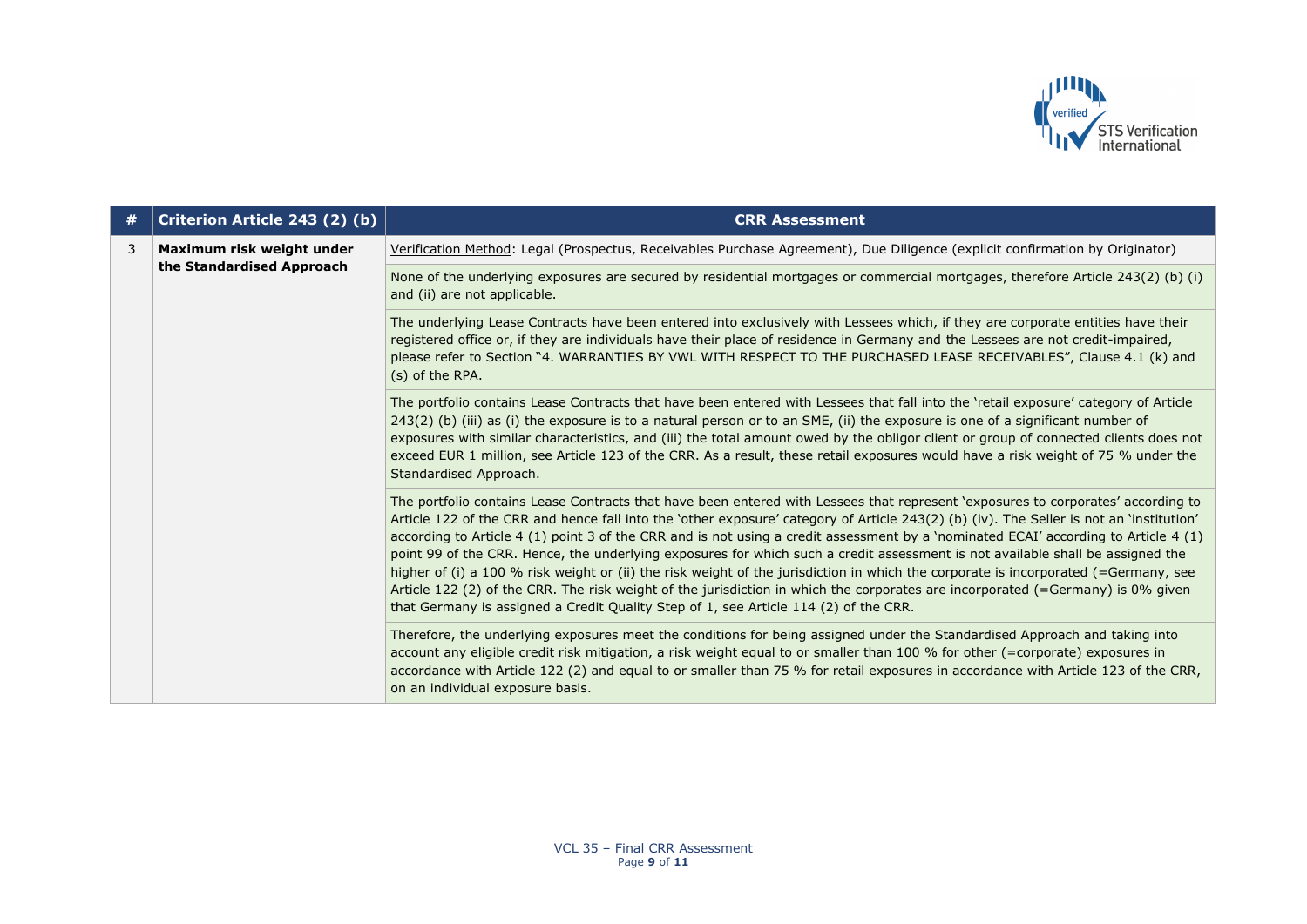

| # $ $ Criterion Article 243 (2) (c)                | <b>CRR Assessment</b>                                                                                                                                                                                                                                                                                                            |
|----------------------------------------------------|----------------------------------------------------------------------------------------------------------------------------------------------------------------------------------------------------------------------------------------------------------------------------------------------------------------------------------|
| Inclusion of loans secured by                      | Verification Method: Legal (Prospectus, Receivables Purchase Agreement)                                                                                                                                                                                                                                                          |
| lower ranking security rights<br>for RMBS and CMBS | The Eligibility Criteria restrict the underlying exposures to Lease Receivables under auto Lease Contracts - therefore, residential<br>or commercial mortgage loans do not form part of the portfolio, please refer to Section "4. WARRANTIES BY VWL WITH RESPECT<br>TO THE PURCHASED LEASE RECEIVABLES", Clause 4.1 of the RPA. |

| # | $ $ Criterion Article 243 (2) (d) | <b>CRR Assessment</b>                                                                                                                                                                                                                                                                                              |
|---|-----------------------------------|--------------------------------------------------------------------------------------------------------------------------------------------------------------------------------------------------------------------------------------------------------------------------------------------------------------------|
|   | <b>Maximum loan-to-value for</b>  | Verification Method: Legal (Legal opinion, Receivable purchase agreement)                                                                                                                                                                                                                                          |
|   | <b>RMBS</b>                       | The Eligibility Criteria restrict the underlying exposures to Lease Receivables under auto Lease Contracts - therefore, residential<br>mortgage loans do not form part of the portfolio, please refer to Section "4. WARRANTIES BY VWL WITH RESPECT TO THE<br>PURCHASED LEASE RECEIVABLES", Clause 4.1 of the RPA. |